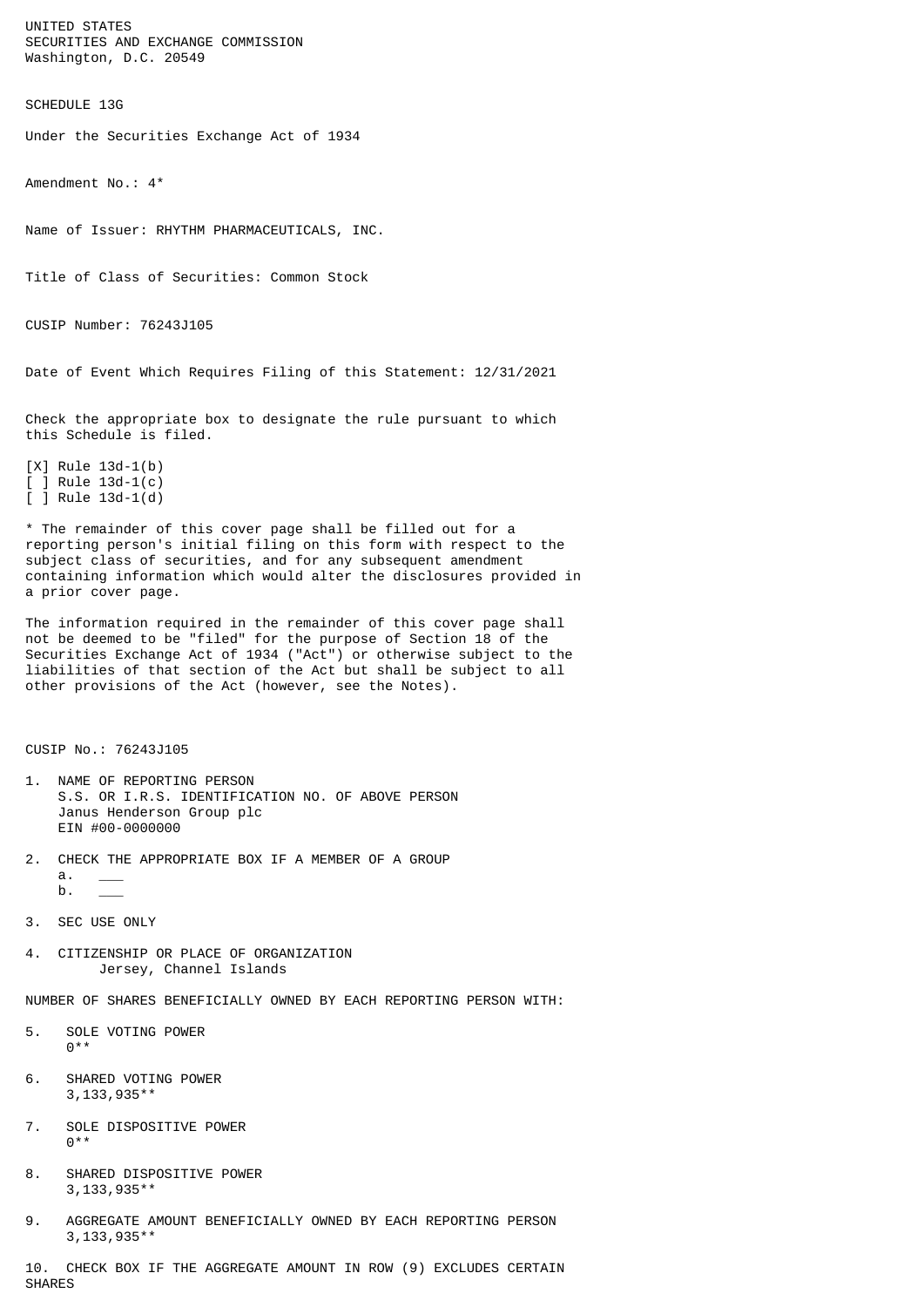Not applicable

- 11. PERCENT OF CLASS REPRESENTED BY AMOUNT IN ROW (9)  $6.2%$ \*\*
- 12. TYPE OF REPORTING PERSON IA, HC

\*\* See Item 4 of this filing

Item 1.

(a). Name of Issuer: RHYTHM PHARMACEUTICALS, INC. ("Rhythm")

(b). Address of Issuer's Principal Executive Offices:

 222 Berkeley Street 12th Floor Boston, MA 02116

Item 2.

- (a).-(c). Name, Principal Business Address, and Citizenship of Persons Filing:
	- (1) Janus Henderson Group plc 201 Bishopsgate EC2M 3AE, United Kingdom Citizenship: Jersey, Channel Islands
	- (d). Title of Class of Securities: Common Stock

(e). CUSIP Number: 76243J105

Item 3.

This statement is filed pursuant to Rule 13d-1 (b) or 13d-2(b) and the person filing, Janus Henderson Group plc ("Janus Henderson") is a parent holding company/control person in accordance with Section  $240.13d-1(b)(ii)(G)$ . See Item 4 for additional information.

Item 4. Ownership

The information in items 1 and 5 through 11 on the cover page(s) on Schedule 13G is hereby incorporated by reference.

Janus Henderson has an indirect 97% ownership stake in Intech Investment Management LLC ("Intech") and a 100% ownership stake in Janus Henderson Investors U.S. LLC ("JHIUS"), Henderson Global Investors Limited ("HGIL") and Janus Henderson Investors Australia Institutional Funds Management Limited ("JHIAIFML"), (each an "Asset Manager" and collectively as the "Asset Managers"). Due to the above ownership structure, holdings for the Asset Managers are aggregated for purposes of this filing. Each Asset Manager is an investment adviser registered or authorized in its relevant jurisdiction and each furnishing investment advice to various fund, individual and/or institutional clients (collectively referred to herein as "Managed Portfolios").

As a result of its role as investment adviser or sub-adviser to the Managed Portfolios, JHIUS may be deemed to be the beneficial owner of 3,127,153 shares or 6.2% of the shares outstanding of Rhythm Common Stock held by such Managed Portfolios. However, JHIUS does not have the right to receive any dividends from, or the proceeds from the sale of, the securities held in the Managed Portfolios and disclaims any ownership associated with such rights.

Item 5. Ownership of Five Percent or Less of a Class

Not applicable.

Item 6. Ownership of More than Five Percent on Behalf of Another Person

The Managed Portfolios, set forth in Item 4 above, have the right to receive all dividends from, and the proceeds from the sale of, the securities held in their respective accounts.

The interest of any one such Managed Portfolio does not exceed 5% of the class of securities.

These shares were acquired in the ordinary course of business, and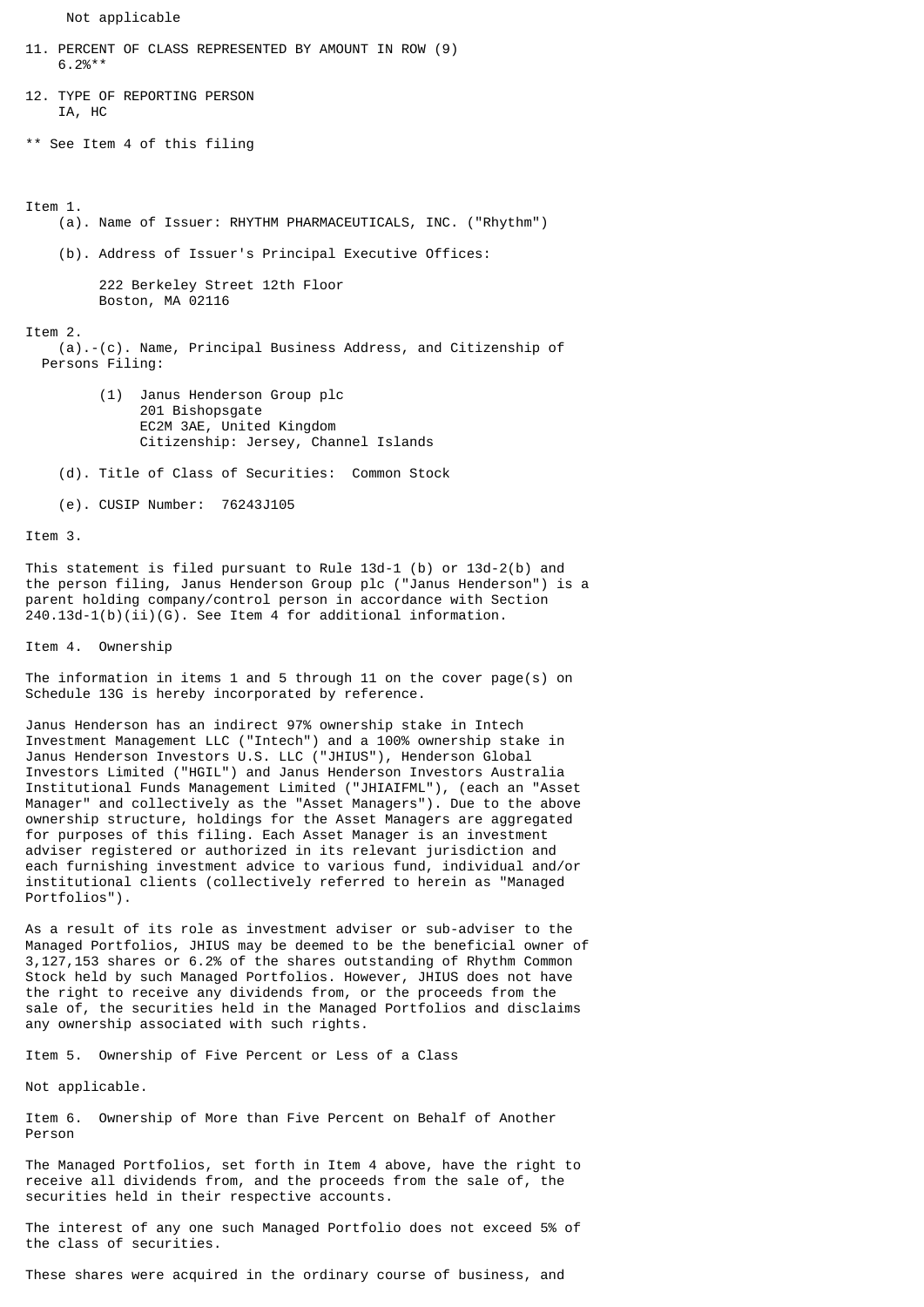not with the purpose of changing or influencing control of the Issuer.

Item 7. Identification and Classification of the Subsidiary Which Acquired the Security Being Reported on by the Parent Holding Company

Intech, JHIUS, HGIL and JHIAIFML are indirect subsidiaries of Janus Henderson and are registered investment advisers furnishing investment advice to Managed Portfolios.

Item 8. Identification and Classification of Members of the Group

Not applicable.

Item 9. Notice of Dissolution of Group

Not applicable.

Item 10. Certification

By signing below I certify that, to the best of my knowledge and belief, the securities referred to above were acquired in the ordinary course of business and were not acquired for the purpose of and do not have the effect of changing or influencing the control of the issuer of such securities and were not acquired in connection with or as a participant in any transaction having such purposes or effect.

## SIGNATURES

After reasonable inquiry and to the best of my knowledge and belief, I certify that the information set forth in this statement is true, complete and correct.

JANUS HENDERSON GROUP PLC

By /s/ Kristin Mariani Kristin Mariani, Head of North America Compliance, CCO Date 2/10/2022

Name/Title Attorney-In-Fact

The original statement shall be signed by each person on whose behalf the statement is filed or his or her authorized representative. If the statement is signed on behalf of a person by his or her authorized representative other than an executive officer or general partner of the filing person, evidence of the representative's authority to sign on behalf of such person shall be filed with the statement (see Exhibit A), provided, however, that a power of attorney for this purpose which is already on file with the Commission may be incorporated by reference. The name and any title of each person who signs the statement shall be typed or printed beneath his or her signature.

EXHIBIT A

## POWER OF ATTORNEY

The undersigned, Janus Henderson Group plc ("the Company"), does hereby make, constitute and appoint each of Kristin Mariani and Caroline Barotti acting severally, as its true and lawful attorneys-in-fact, for the purpose of, from time to time, executing in its name and on its behalf, whether the Company individually or as representative of others, any and all documents, certificates, instruments, statements, other filings and amendments to the foregoing (collectively, "documents") determined by such person to be necessary or appropriate to comply with ownership or control-person reporting requirements imposed by any United States or non-United States governmental or regulatory authority, including, without limitation, Forms 13D, 13F, 13G and 13H and any amendments to any of the foregoing as may be required to be filed with the Securities and Exchange Commission, and delivering, furnishing or filing any such documents with the appropriate governmental, regulatory authority or other person, and giving and granting to each such attorney-in-fact power and authority to act in the premises as fully and to all intents and purposes as the Company might or could do if personally present by one of its authorized signatories, hereby ratifying and confirming all that said attorney-in-fact shall lawfully do or cause to be done by virtue hereof. Any such determination by an